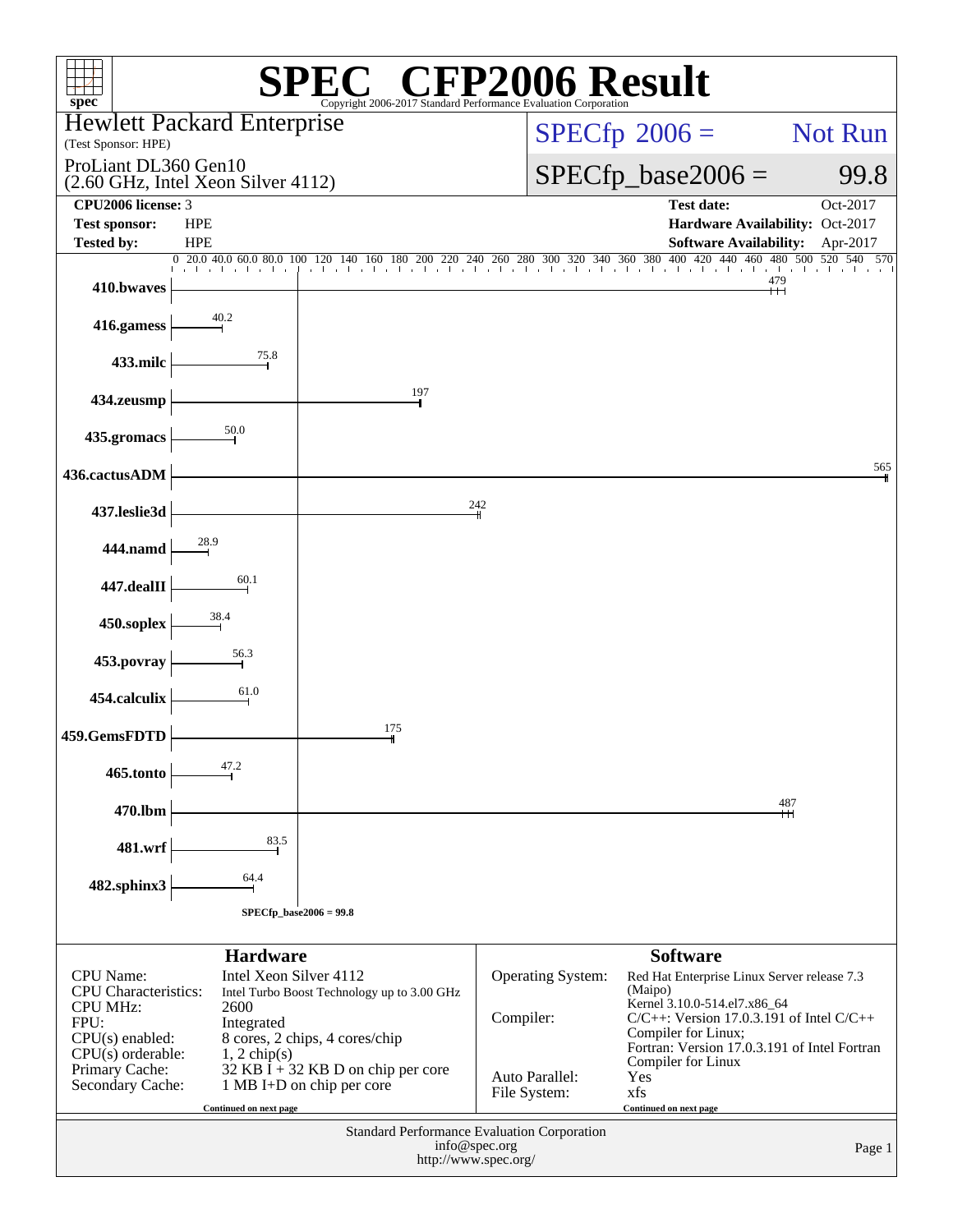### Hewlett Packard Enterprise

(Test Sponsor: HPE)

#### ProLiant DL360 Gen10

(2.60 GHz, Intel Xeon Silver 4112)

### $SPECTp2006 =$  Not Run

[System State:](http://www.spec.org/auto/cpu2006/Docs/result-fields.html#SystemState) Run level 3 (multi-user)<br>Base Pointers: 64-bit

[Peak Pointers:](http://www.spec.org/auto/cpu2006/Docs/result-fields.html#PeakPointers) Not Applicable

[Other Software:](http://www.spec.org/auto/cpu2006/Docs/result-fields.html#OtherSoftware) None

[Base Pointers:](http://www.spec.org/auto/cpu2006/Docs/result-fields.html#BasePointers)

### $SPECTp\_base2006 = 99.8$

**[CPU2006 license:](http://www.spec.org/auto/cpu2006/Docs/result-fields.html#CPU2006license)** 3 **[Test date:](http://www.spec.org/auto/cpu2006/Docs/result-fields.html#Testdate)** Oct-2017

**[Test sponsor:](http://www.spec.org/auto/cpu2006/Docs/result-fields.html#Testsponsor)** HPE **[Hardware Availability:](http://www.spec.org/auto/cpu2006/Docs/result-fields.html#HardwareAvailability)** Oct-2017

#### **[Tested by:](http://www.spec.org/auto/cpu2006/Docs/result-fields.html#Testedby)** HPE **[Software Availability:](http://www.spec.org/auto/cpu2006/Docs/result-fields.html#SoftwareAvailability)** Apr-2017 [L3 Cache:](http://www.spec.org/auto/cpu2006/Docs/result-fields.html#L3Cache) 8.25 MB I+D on chip per chip<br>Other Cache: None [Other Cache:](http://www.spec.org/auto/cpu2006/Docs/result-fields.html#OtherCache) [Memory:](http://www.spec.org/auto/cpu2006/Docs/result-fields.html#Memory) 192 GB (24 x 8 GB 2Rx8 PC4-2666V-R, running at 2400) [Disk Subsystem:](http://www.spec.org/auto/cpu2006/Docs/result-fields.html#DiskSubsystem) 1 x 600 GB SATA SSD, RAID 0<br>Other Hardware: None [Other Hardware:](http://www.spec.org/auto/cpu2006/Docs/result-fields.html#OtherHardware)

| <b>Results Table</b> |                |       |                |       |                |       |                |              |                |              |                |              |
|----------------------|----------------|-------|----------------|-------|----------------|-------|----------------|--------------|----------------|--------------|----------------|--------------|
|                      | <b>Base</b>    |       |                |       |                |       | <b>Peak</b>    |              |                |              |                |              |
| <b>Benchmark</b>     | <b>Seconds</b> | Ratio | <b>Seconds</b> | Ratio | <b>Seconds</b> | Ratio | <b>Seconds</b> | <b>Ratio</b> | <b>Seconds</b> | <b>Ratio</b> | <b>Seconds</b> | <b>Ratio</b> |
| 410.bwayes           | 28.4           | 479   | 28.7           | 474   | 28.0           | 485   |                |              |                |              |                |              |
| 416.gamess           | 487            | 40.2  | 487            | 40.2  | 487            | 40.2  |                |              |                |              |                |              |
| $433$ .milc          | <b>121</b>     | 75.8  | 121            | 75.9  | 121            | 75.6  |                |              |                |              |                |              |
| 434.zeusmp           | 46.1           | 197   | 46.3           | 197   | 46.5           | 196   |                |              |                |              |                |              |
| 435.gromacs          | 143            | 50.0  | 143            | 49.8  | 143            | 50.1  |                |              |                |              |                |              |
| 436.cactusADM        | 21.2           | 564   | 21.2           | 565   | 21.1           | 566   |                |              |                |              |                |              |
| 437.leslie3d         | 38.9           | 242   | 38.5           | 244   | 38.9           | 242   |                |              |                |              |                |              |
| 444.namd             | 278            | 28.9  | 278            | 28.9  | 278            | 28.9  |                |              |                |              |                |              |
| 447.dealII           | 190            | 60.2  | 191            | 59.9  | 190            | 60.1  |                |              |                |              |                |              |
| 450.soplex           | 217            | 38.5  | 218            | 38.3  | 217            | 38.4  |                |              |                |              |                |              |
| 453.povray           | 94.5           | 56.3  | 95.5           | 55.7  | 94.5           | 56.3  |                |              |                |              |                |              |
| 454.calculix         | 135            | 61.0  | 136            | 60.9  | <u>135</u>     | 61.0  |                |              |                |              |                |              |
| 459.GemsFDTD         | 60.4           | 176   | 61.1           | 174   | 60.6           | 175   |                |              |                |              |                |              |
| 465.tonto            | 209            | 47.1  | 206            | 47.7  | 208            | 47.2  |                |              |                |              |                |              |
| 470.1bm              | 28.2           | 487   | 28.0           | 491   | 28.5           | 483   |                |              |                |              |                |              |
| 481.wrf              | <u>134</u>     | 83.5  | 134            | 83.4  | 132            | 84.3  |                |              |                |              |                |              |
| 482.sphinx3          | 303            | 64.3  | 303            | 64.4  | 301            | 64.8  |                |              |                |              |                |              |

Results appear in the [order in which they were run.](http://www.spec.org/auto/cpu2006/Docs/result-fields.html#RunOrder) Bold underlined text [indicates a median measurement.](http://www.spec.org/auto/cpu2006/Docs/result-fields.html#Median)

### **[Operating System Notes](http://www.spec.org/auto/cpu2006/Docs/result-fields.html#OperatingSystemNotes)**

 Stack size set to unlimited using "ulimit -s unlimited" Transparent Huge Pages enabled by default Filesystem page cache cleared with: shell invocation of 'sync; echo 3 > /proc/sys/vm/drop\_caches' prior to run irqbalance disabled with "systemctl stop irqbalance" tuned profile set wtih "tuned-adm profile throughput-performance"spec.cpu2006.notes\_plat\_000: BIOS Configuration:

### **[Platform Notes](http://www.spec.org/auto/cpu2006/Docs/result-fields.html#PlatformNotes)**

 BIOS Configuration: Intel Hyperthreading set to Disabled Thermal Configuration set to Maximum Cooling LLC Prefetcher set to Enabled

Continued on next page

Standard Performance Evaluation Corporation [info@spec.org](mailto:info@spec.org) <http://www.spec.org/>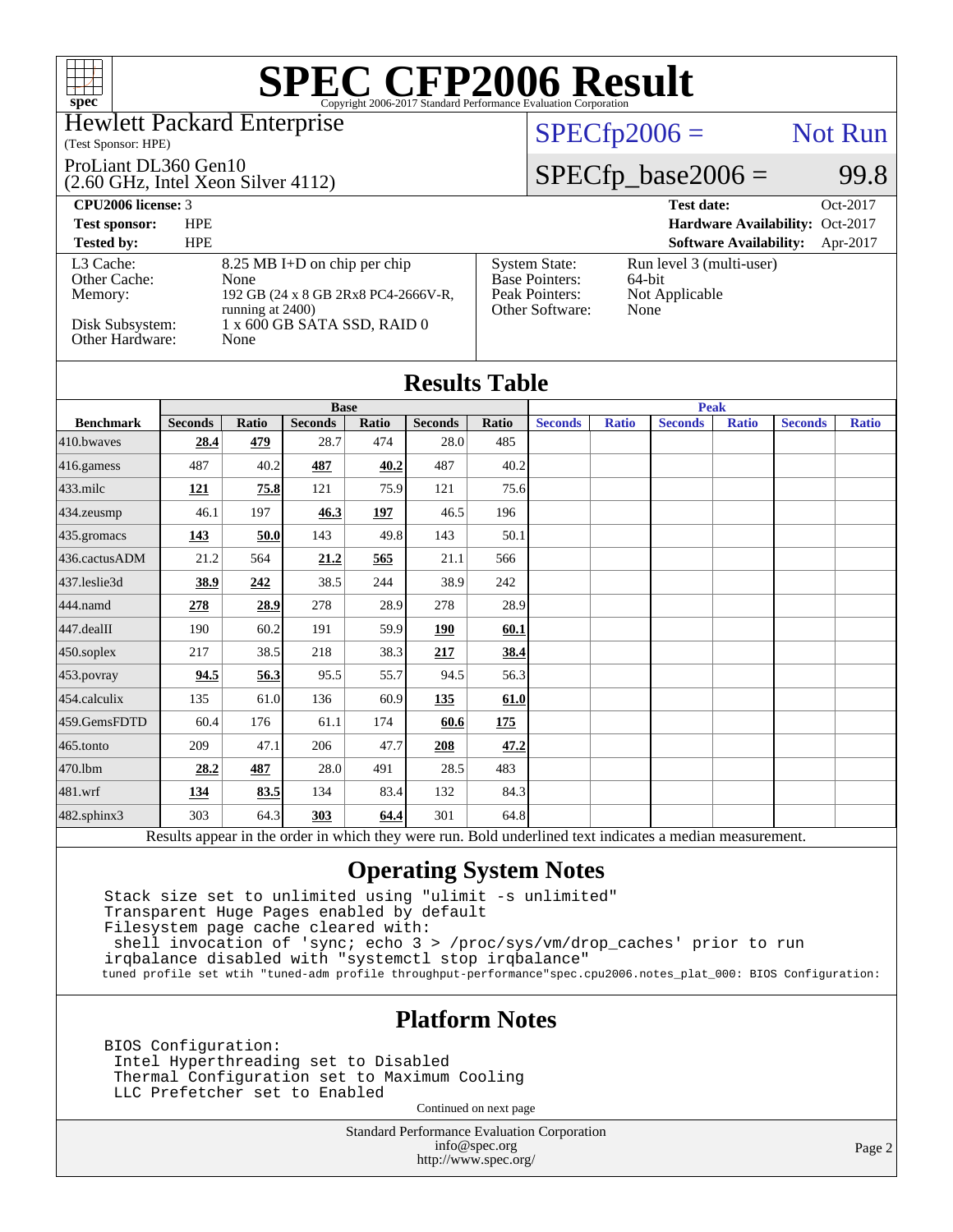

Hewlett Packard Enterprise

(Test Sponsor: HPE)

 $SPECTp2006 =$  Not Run

ProLiant DL360 Gen10

(2.60 GHz, Intel Xeon Silver 4112)

 $SPECfp\_base2006 =$  99.8

**[CPU2006 license:](http://www.spec.org/auto/cpu2006/Docs/result-fields.html#CPU2006license)** 3 **[Test date:](http://www.spec.org/auto/cpu2006/Docs/result-fields.html#Testdate)** Oct-2017 **[Test sponsor:](http://www.spec.org/auto/cpu2006/Docs/result-fields.html#Testsponsor)** HPE **[Hardware Availability:](http://www.spec.org/auto/cpu2006/Docs/result-fields.html#HardwareAvailability)** Oct-2017 **[Tested by:](http://www.spec.org/auto/cpu2006/Docs/result-fields.html#Testedby)** HPE **[Software Availability:](http://www.spec.org/auto/cpu2006/Docs/result-fields.html#SoftwareAvailability)** Apr-2017

#### **[Platform Notes \(Continued\)](http://www.spec.org/auto/cpu2006/Docs/result-fields.html#PlatformNotes)**

Standard Performance Evaluation Corporation LLC Dead Line Allocation set to Disabled Stale A to S set to Disabled Memory Patrol Scrubbing set to disabled Workload Profile set to General Peak Frequency Compute Energy/Performance Bias set to Maximum Performance Workload Profile set to Custom NUMA Group Size Optimization set to Flat Uncore Frequency scaling set to Auto Sysinfo program /home/cpu2006/config/sysinfo.rev6993 Revision 6993 of 2015-11-06 (b5e8d4b4eb51ed28d7f98696cbe290c1) running on DL360G10 Tue Oct 24 09:36:18 2017 This section contains SUT (System Under Test) info as seen by some common utilities. To remove or add to this section, see: <http://www.spec.org/cpu2006/Docs/config.html#sysinfo> From /proc/cpuinfo model name : Intel(R) Xeon(R) Silver 4112 CPU @ 2.60GHz 2 "physical id"s (chips) 8 "processors" cores, siblings (Caution: counting these is hw and system dependent. The following excerpts from /proc/cpuinfo might not be reliable. Use with caution.) cpu cores : 4 siblings : 4 physical 0: cores 1 2 4 5 physical 1: cores 0 2 3 4 cache size : 8448 KB From /proc/meminfo<br>MemTotal: 197753316 kB HugePages\_Total: 0<br>Hugepagesize: 2048 kB Hugepagesize: From /etc/\*release\* /etc/\*version\* os-release: NAME="Red Hat Enterprise Linux Server" VERSION="7.3 (Maipo)" ID="rhel" ID\_LIKE="fedora" VERSION\_ID="7.3" PRETTY\_NAME="Red Hat Enterprise Linux Server 7.3 (Maipo)" ANSI\_COLOR="0;31" CPE\_NAME="cpe:/o:redhat:enterprise\_linux:7.3:GA:server" redhat-release: Red Hat Enterprise Linux Server release 7.3 (Maipo) system-release: Red Hat Enterprise Linux Server release 7.3 (Maipo) system-release-cpe: cpe:/o:redhat:enterprise\_linux:7.3:ga:server uname -a: Linux DL360G10 3.10.0-514.el7.x86\_64 #1 SMP Wed Oct 19 11:24:13 EDT 2016 x86\_64 x86\_64 x86\_64 GNU/Linux Continued on next page

[info@spec.org](mailto:info@spec.org) <http://www.spec.org/>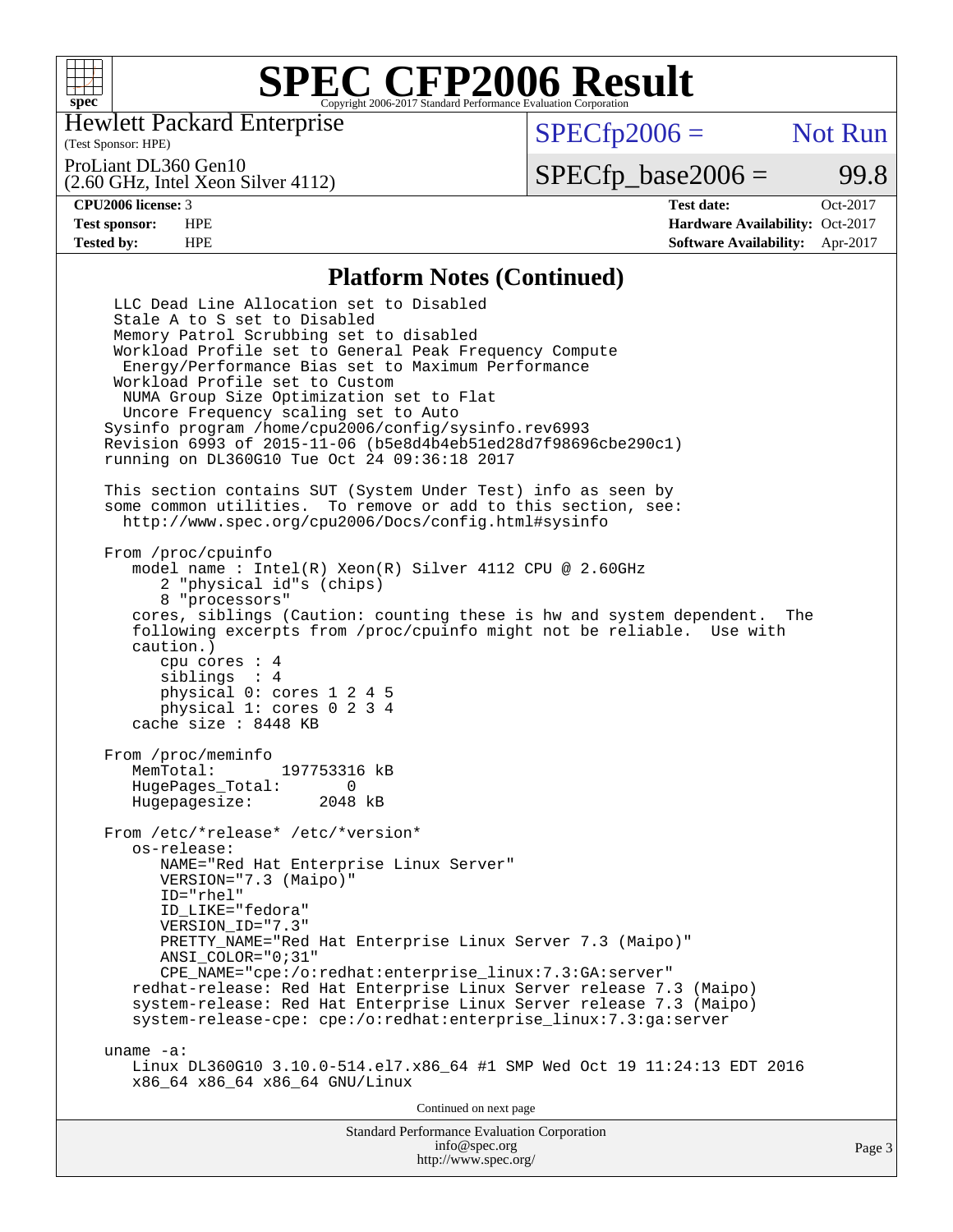

Hewlett Packard Enterprise

(Test Sponsor: HPE)

 $SPECfp2006 =$  Not Run

 $SPECTp\_base2006 = 99.8$ 

(2.60 GHz, Intel Xeon Silver 4112) ProLiant DL360 Gen10

**[CPU2006 license:](http://www.spec.org/auto/cpu2006/Docs/result-fields.html#CPU2006license)** 3 **[Test date:](http://www.spec.org/auto/cpu2006/Docs/result-fields.html#Testdate)** Oct-2017 **[Test sponsor:](http://www.spec.org/auto/cpu2006/Docs/result-fields.html#Testsponsor)** HPE **[Hardware Availability:](http://www.spec.org/auto/cpu2006/Docs/result-fields.html#HardwareAvailability)** Oct-2017 **[Tested by:](http://www.spec.org/auto/cpu2006/Docs/result-fields.html#Testedby)** HPE **[Software Availability:](http://www.spec.org/auto/cpu2006/Docs/result-fields.html#SoftwareAvailability)** Apr-2017

### **[Platform Notes \(Continued\)](http://www.spec.org/auto/cpu2006/Docs/result-fields.html#PlatformNotes)**

run-level 3 Oct 24 06:48

 SPEC is set to: /home/cpu2006 /dev/mapper/rhel\_dl360g10-home xfs

Filesystem Type Size Used Avail Use% Mounted on<br>
/dev/mapper/rhel dl360g10-home xfs 504G 37G 467G 8% /home Additional information from dmidecode:

 Warning: Use caution when you interpret this section. The 'dmidecode' program reads system data which is "intended to allow hardware to be accurately determined", but the intent may not be met, as there are frequent changes to hardware, firmware, and the "DMTF SMBIOS" standard.

 BIOS HPE U32 09/29/2017 Memory: 24x UNKNOWN NOT AVAILABLE 8 GB 2 rank 2666 MHz, configured at 2400 MHz

(End of data from sysinfo program)

#### **[General Notes](http://www.spec.org/auto/cpu2006/Docs/result-fields.html#GeneralNotes)**

Environment variables set by runspec before the start of the run: KMP\_AFFINITY = "granularity=core,compact" LD\_LIBRARY\_PATH = "/home/cpu2006/lib/ia32:/home/cpu2006/lib/intel64:/home/cpu2006/sh10.2" OMP\_NUM\_THREADS = "8"

 Binaries compiled on a system with 1x Intel Core i7-4790 CPU + 32GB RAM memory using Redhat Enterprise Linux 7.2

### **[Base Compiler Invocation](http://www.spec.org/auto/cpu2006/Docs/result-fields.html#BaseCompilerInvocation)**

[C benchmarks](http://www.spec.org/auto/cpu2006/Docs/result-fields.html#Cbenchmarks):  $\text{icc}$   $-\text{m64}$ 

[C++ benchmarks:](http://www.spec.org/auto/cpu2006/Docs/result-fields.html#CXXbenchmarks) [icpc -m64](http://www.spec.org/cpu2006/results/res2017q4/cpu2006-20171031-50482.flags.html#user_CXXbase_intel_icpc_64bit_fc66a5337ce925472a5c54ad6a0de310)

[Fortran benchmarks](http://www.spec.org/auto/cpu2006/Docs/result-fields.html#Fortranbenchmarks): [ifort -m64](http://www.spec.org/cpu2006/results/res2017q4/cpu2006-20171031-50482.flags.html#user_FCbase_intel_ifort_64bit_ee9d0fb25645d0210d97eb0527dcc06e)

[Benchmarks using both Fortran and C](http://www.spec.org/auto/cpu2006/Docs/result-fields.html#BenchmarksusingbothFortranandC): [icc -m64](http://www.spec.org/cpu2006/results/res2017q4/cpu2006-20171031-50482.flags.html#user_CC_FCbase_intel_icc_64bit_bda6cc9af1fdbb0edc3795bac97ada53) [ifort -m64](http://www.spec.org/cpu2006/results/res2017q4/cpu2006-20171031-50482.flags.html#user_CC_FCbase_intel_ifort_64bit_ee9d0fb25645d0210d97eb0527dcc06e)

### **[Base Portability Flags](http://www.spec.org/auto/cpu2006/Docs/result-fields.html#BasePortabilityFlags)**

 410.bwaves: [-DSPEC\\_CPU\\_LP64](http://www.spec.org/cpu2006/results/res2017q4/cpu2006-20171031-50482.flags.html#suite_basePORTABILITY410_bwaves_DSPEC_CPU_LP64) 416.gamess: [-DSPEC\\_CPU\\_LP64](http://www.spec.org/cpu2006/results/res2017q4/cpu2006-20171031-50482.flags.html#suite_basePORTABILITY416_gamess_DSPEC_CPU_LP64)

Continued on next page

Standard Performance Evaluation Corporation [info@spec.org](mailto:info@spec.org) <http://www.spec.org/>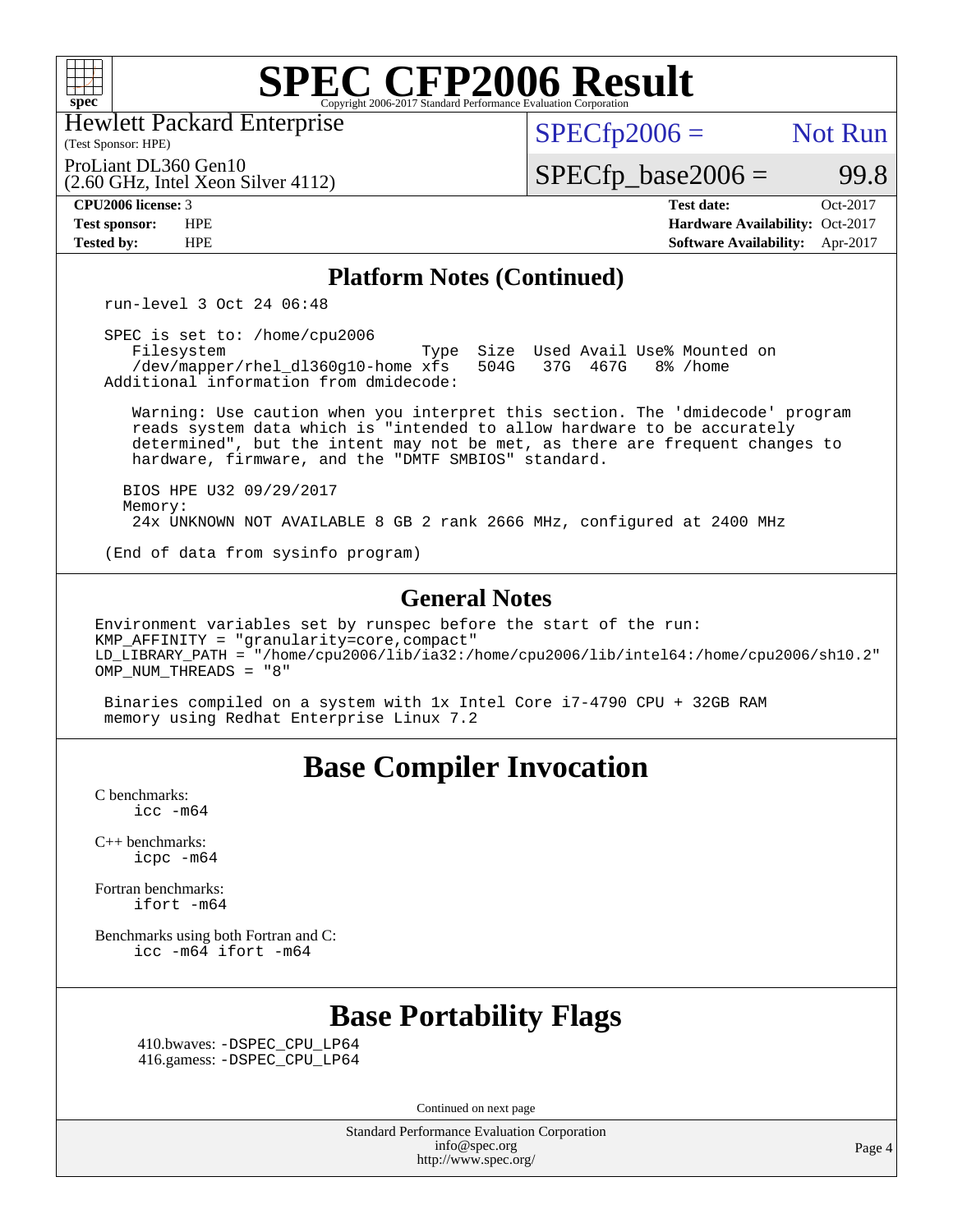

Hewlett Packard Enterprise

(2.60 GHz, Intel Xeon Silver 4112)

(Test Sponsor: HPE)

ProLiant DL360 Gen10

 $SPECfp2006 =$  Not Run

 $SPECTp\_base2006 = 99.8$ 

**[CPU2006 license:](http://www.spec.org/auto/cpu2006/Docs/result-fields.html#CPU2006license)** 3 **[Test date:](http://www.spec.org/auto/cpu2006/Docs/result-fields.html#Testdate)** Oct-2017 **[Test sponsor:](http://www.spec.org/auto/cpu2006/Docs/result-fields.html#Testsponsor)** HPE **[Hardware Availability:](http://www.spec.org/auto/cpu2006/Docs/result-fields.html#HardwareAvailability)** Oct-2017 **[Tested by:](http://www.spec.org/auto/cpu2006/Docs/result-fields.html#Testedby)** HPE **[Software Availability:](http://www.spec.org/auto/cpu2006/Docs/result-fields.html#SoftwareAvailability)** Apr-2017

## **[Base Portability Flags \(Continued\)](http://www.spec.org/auto/cpu2006/Docs/result-fields.html#BasePortabilityFlags)**

| 433.milc: -DSPEC_CPU_LP64<br>434.zeusmp: -DSPEC_CPU_LP64<br>435.gromacs: -DSPEC_CPU_LP64 -nofor_main<br>436.cactusADM: -DSPEC CPU LP64 -nofor main<br>437.leslie3d: -DSPEC_CPU_LP64<br>444.namd: - DSPEC_CPU_LP64<br>447.dealII: -DSPEC_CPU_LP64<br>450.soplex: -DSPEC_CPU_LP64<br>453.povray: - DSPEC_CPU_LP64<br>454.calculix: -DSPEC_CPU_LP64 -nofor_main |  |  |  |  |  |  |  |  |
|--------------------------------------------------------------------------------------------------------------------------------------------------------------------------------------------------------------------------------------------------------------------------------------------------------------------------------------------------------------|--|--|--|--|--|--|--|--|
| 459.GemsFDTD: - DSPEC_CPU_LP64<br>465.tonto: -DSPEC_CPU_LP64<br>470.1bm: -DSPEC_CPU_LP64<br>481.wrf: -DSPEC_CPU_LP64 -DSPEC_CPU_CASE_FLAG -DSPEC_CPU_LINUX<br>482.sphinx3: -DSPEC_CPU_LP64                                                                                                                                                                   |  |  |  |  |  |  |  |  |
| <b>Base Optimization Flags</b>                                                                                                                                                                                                                                                                                                                               |  |  |  |  |  |  |  |  |
| C benchmarks:<br>-xCORE-AVX2 -ipo -03 -no-prec-div -parallel -qopt-prefetch                                                                                                                                                                                                                                                                                  |  |  |  |  |  |  |  |  |
| $C_{++}$ benchmarks:<br>-xCORE-AVX2 -ipo -03 -no-prec-div -qopt-prefetch                                                                                                                                                                                                                                                                                     |  |  |  |  |  |  |  |  |
| Fortran benchmarks:<br>-xCORE-AVX2 -ipo -03 -no-prec-div -parallel -qopt-prefetch                                                                                                                                                                                                                                                                            |  |  |  |  |  |  |  |  |
| Benchmarks using both Fortran and C:<br>-xCORE-AVX2 -ipo -03 -no-prec-div -parallel -qopt-prefetch                                                                                                                                                                                                                                                           |  |  |  |  |  |  |  |  |
| The flags files that were used to format this result can be browsed at<br>http://www.spec.org/cpu2006/flags/Intel-ic17.0-official-linux64-revF.html<br>http://www.spec.org/cpu2006/flags/HPE-Platform-Flags-Intel-V1.2-SKX-revD.html                                                                                                                         |  |  |  |  |  |  |  |  |
| You can also download the XML flags sources by saving the following links:<br>http://www.spec.org/cpu2006/flags/Intel-ic17.0-official-linux64-revF.xml<br>http://www.spec.org/cpu2006/flags/HPE-Platform-Flags-Intel-V1.2-SKX-revD.xml                                                                                                                       |  |  |  |  |  |  |  |  |
|                                                                                                                                                                                                                                                                                                                                                              |  |  |  |  |  |  |  |  |
|                                                                                                                                                                                                                                                                                                                                                              |  |  |  |  |  |  |  |  |
|                                                                                                                                                                                                                                                                                                                                                              |  |  |  |  |  |  |  |  |
|                                                                                                                                                                                                                                                                                                                                                              |  |  |  |  |  |  |  |  |
|                                                                                                                                                                                                                                                                                                                                                              |  |  |  |  |  |  |  |  |